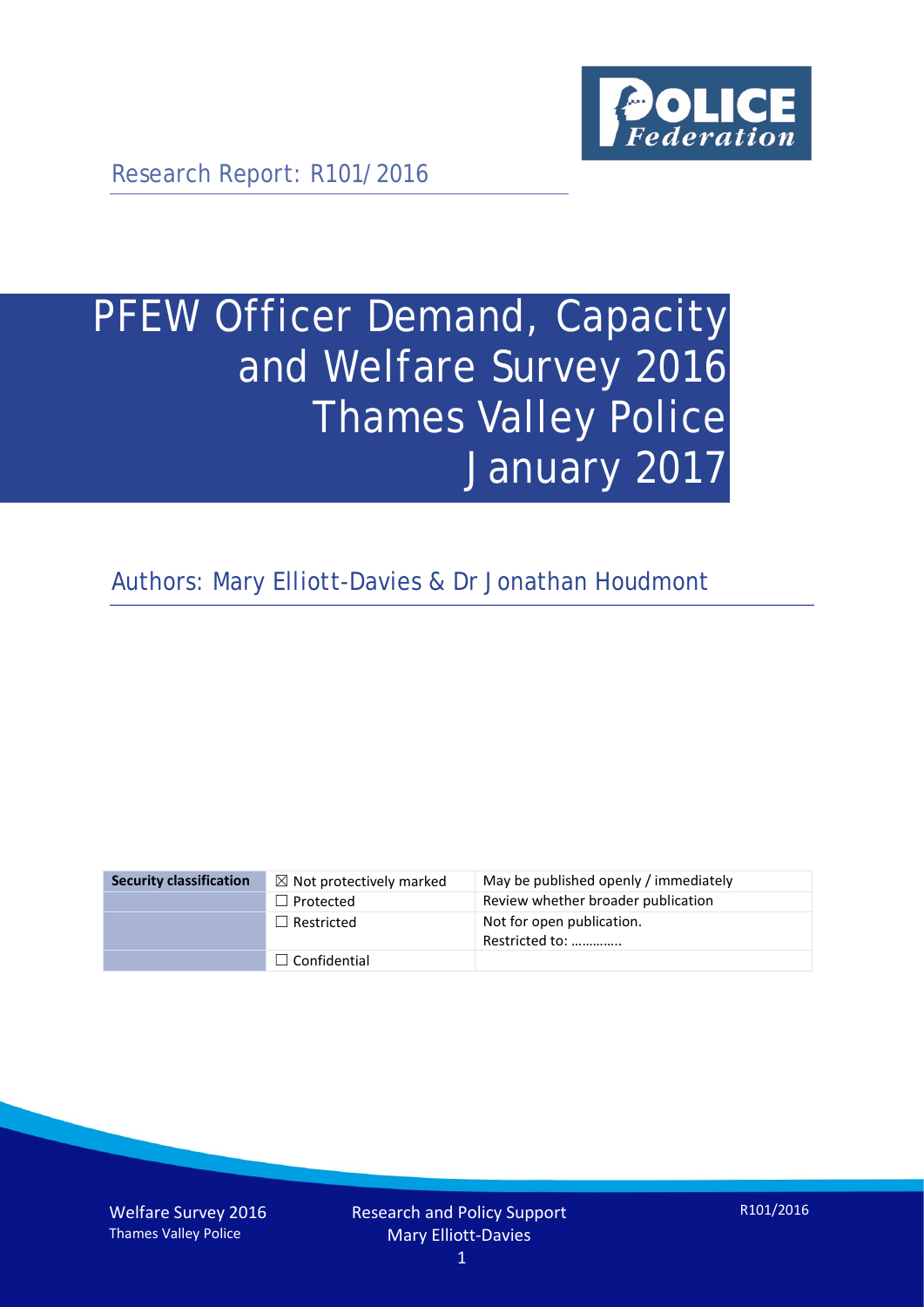# **1. FOREWORD**

### **INTRODUCTION**

In recent times policing in England and Wales has experienced unprecedented budgetary cuts amount[i](#page-15-0)ng to an 18% real-term reduction since 2010.<sup>1</sup> The impact on police officer numbers has been considerable, with a 14% fall in officer numbers over a seven year period from a high of 143,734 in 2009<sup>[ii](#page-15-1)</sup> to 124,066 in March 2016.<sup>[iii](#page-15-2)</sup> Evidence from a focus group study conducted by the PFEW<sup>[iv](#page-15-3)</sup> highlighted that these reduction's may be having a negative effect on officers individual wellbeing. It was within this context that the 2016 PFEW Officer Demand, Capacity, and Welfare Survey took place.

This report provides a summary of responses to key questions from the 2016 PFEW Officer Demand, Capacity, and Welfare Survey from respondents in **Thames Valley Police**.

Where appropriate, details of average responses for the police service as a whole are also presented. However, differences between the national and local responses have not been tested statistically and therefore any differences reported are for guidance only and must be treated with caution.

Force rankings have not been included due to the vast range of response rates across forces (2.1% - 34.2%), making comparisons inappropriate without the application of inferential statistics to address the extreme variations in sample sizes (range: 34 -3909). In addition, forces with less than 100 respondents were not provided with a force level report as their sample size was too small to be representative of the force as a whole and may have enabled identification of individuals based on their demographics.

Please be aware that the total number of responses for each item may vary slightly as not all items were answered by all respondents, and all percentages are rounded to the nearest whole number. In addition, the actual differences between any and all groups may be quite small and these details should be considered when interpreting the data.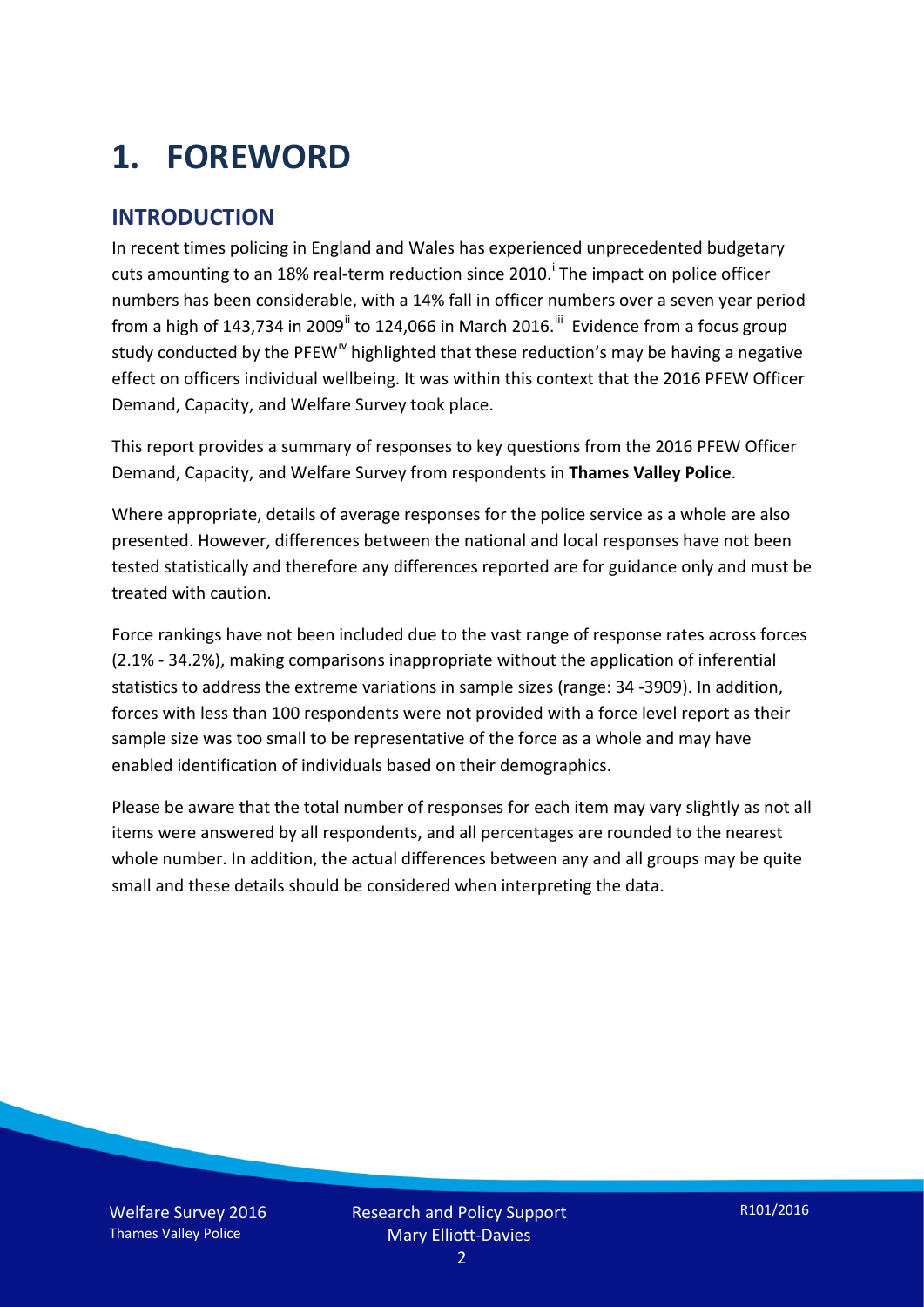### **RESPONSE RATES AND DEMOGRAPHICS**

Survey responses were gathered over a four-week period in February 2016. All officers of the federated ranks in England and Wales were eligible to participate. Analyses were conducted on a sample of 16,841 responses drawn from all 43 forces across England and Wales.  $^1$  $^1$  The national response rate for the 2016 survey was 14%.

450 responses were received from Thames Valley Police, representing a response rate of around 11%.<sup>[2](#page-2-1)</sup> The margin of error for this report has been calculated using the size of the sample and the population. At a 95% confidence level, this force report has a 4% margin of error. If the margin of error is less than 5%, it can be considered to be within the normal bounds of academic rigor.<sup>[3](#page-2-2)</sup> If this threshold has not been met, the results from this report must be interpreted with caution.

Overall 1% of respondents (*N*=237) to the survey declined to state which force they belonged to. These responses have been included within the national data but are excluded from force-level analyses.

72% of responses from Thames Valley Police were received from male officers and 28% of responses were from female officers. In regards to rank, 80% of respondents from Thames Valley Police were Constables, 16% were Sergeants and 5% were Inspectors or Chief Inspectors. 4% of responses from Thames Valley Police were received from Black and Minority Ethnic (BME) officers.

<u>.</u>

<span id="page-2-0"></span> $1$  Data were removed where the respondent indicated they were not currently a police officer or they gave implausible answers – for full exclusion criteria, please see Houdmont & Elliott-Davies (2016).<br><sup>2</sup> Based on March 2016 Home Office figures of officer headcount.

<span id="page-2-1"></span>

<span id="page-2-2"></span> $3$  The generally accepted academic standards is a 95% confidence level with a 5% (or less) margin of error.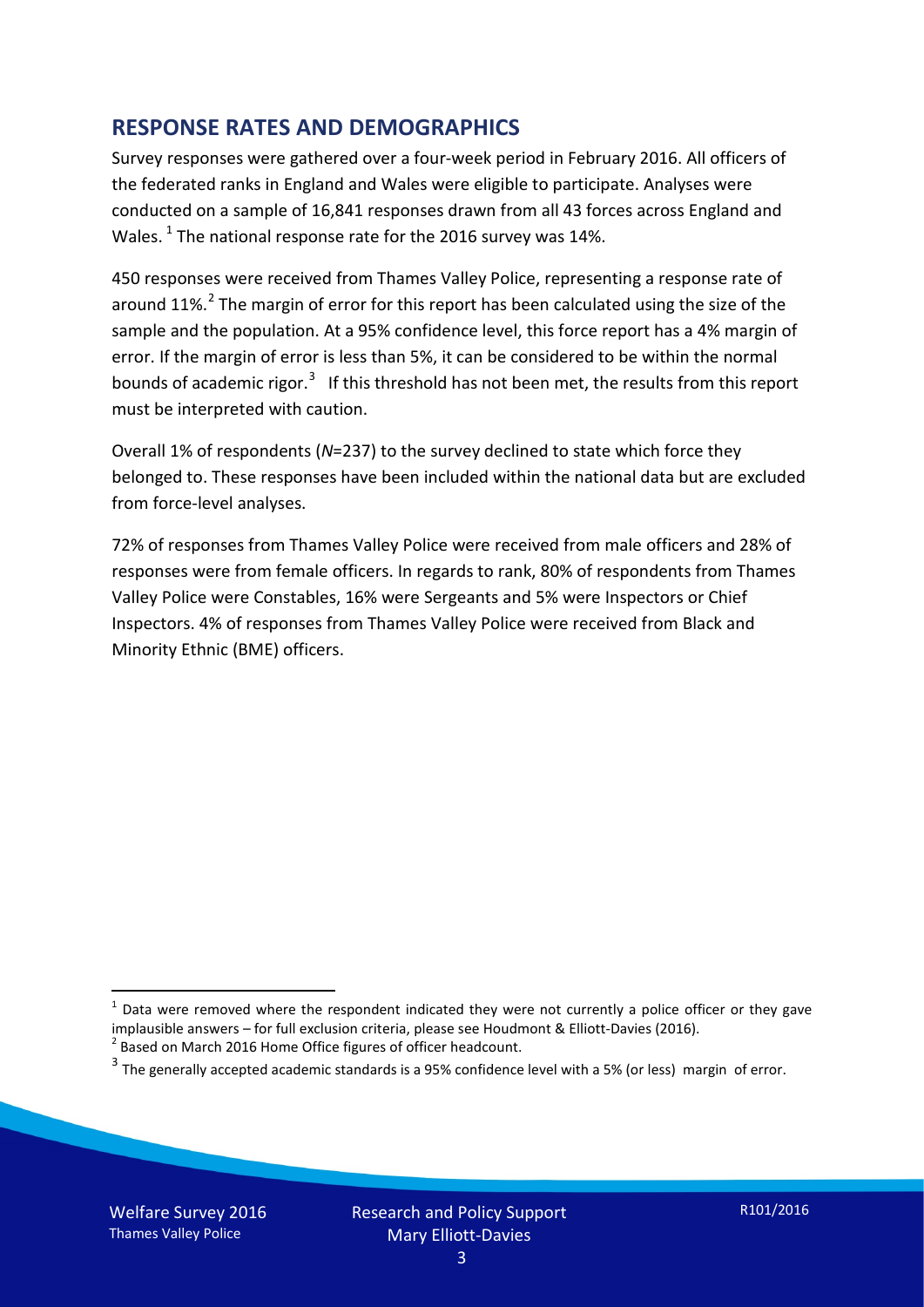# **2. DEMAND**

## **2.1. WORKLOAD**

63% of respondents from Thames Valley Police told us that their workload is currently too high. This was lower than the proportion of national respondents who reported their workload was too high (66%).

### **2.2. HSE MANAGEMENT STANDARDS**

The UK Health and Safety Executive published the Management Standards Indicator Tool (MSIT) to assist organisations in the assessment of workers exposure to dimensions of the psychosocial work en[v](#page-15-4)ironment that, if not properly managed, can lead to harm to health.<sup>v</sup> The 25-item version of the MSIT<sup>[vi](#page-15-5)</sup> contains four items that measure job demands.

29% of respondents from Thames Valley Police told us that they often or always have unachievable deadlines, and 45% that they have to neglect some tasks because they have too much to do. Findings for the MSIT job demand items for Thames Valley Police are presented in Figure 1 below.



#### *Figure 1. Thames Valley Police: HSE MSIT Job Demands*

Welfare Survey 2016 Thames Valley Police

Research and Policy Support Mary Elliott-Davies

4

R101/2016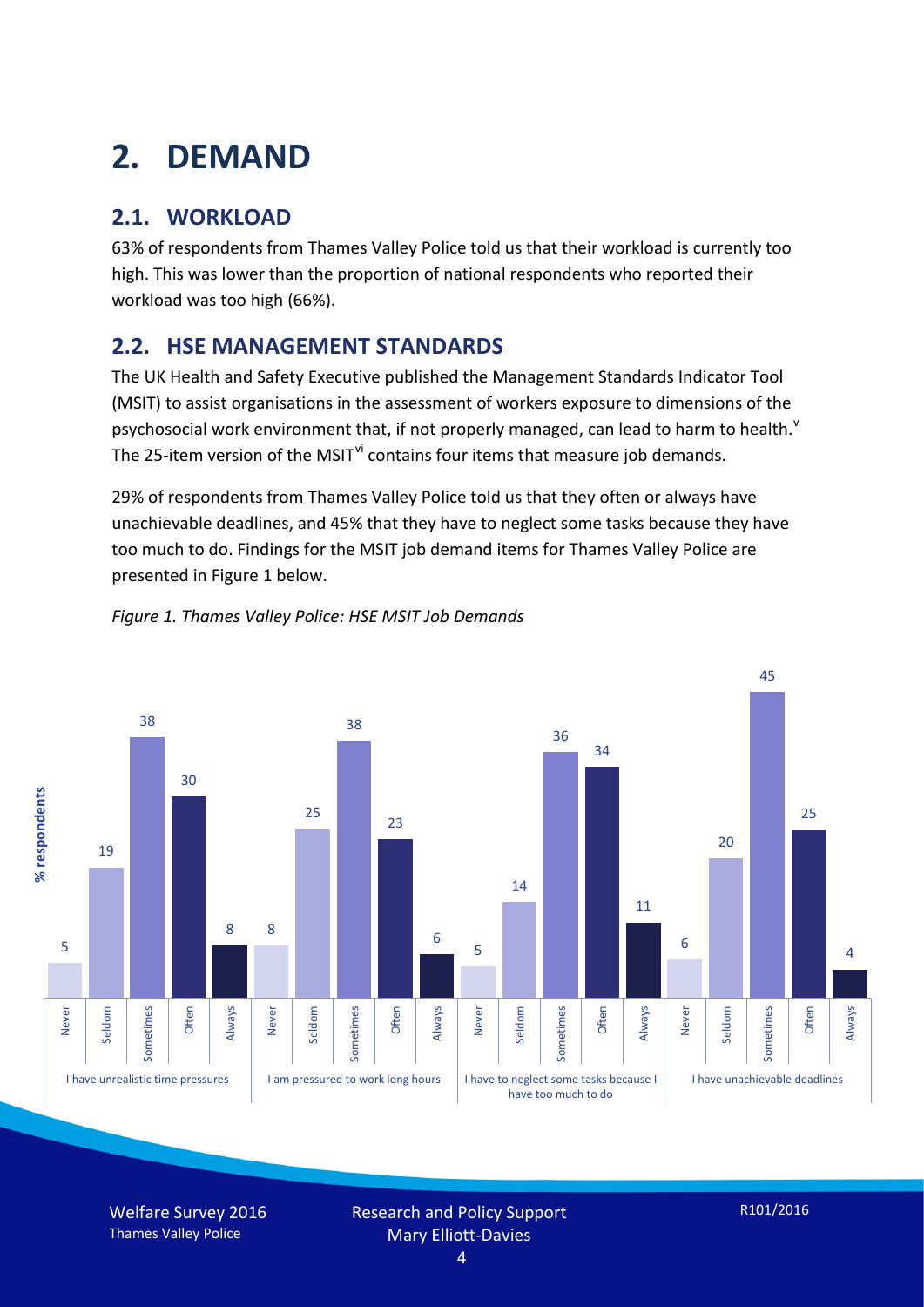#### **2.3. AMOUNT AND PACE OF WORK**

A set of statements were developed for the current study to assess aspects of job demands in regards to the amount and pace of work. Findings for Thames Valley Police are presented in Figure 2.





68% of respondents from Thames Valley Police *disagreed* or *strongly disagreed* that they were able to meet all of the conflicting demands on their time and 86% of respondents from Thames Valley Police *disagreed* or *strongly disagreed* that there are enough officers to manage all the demands made on their team/unit.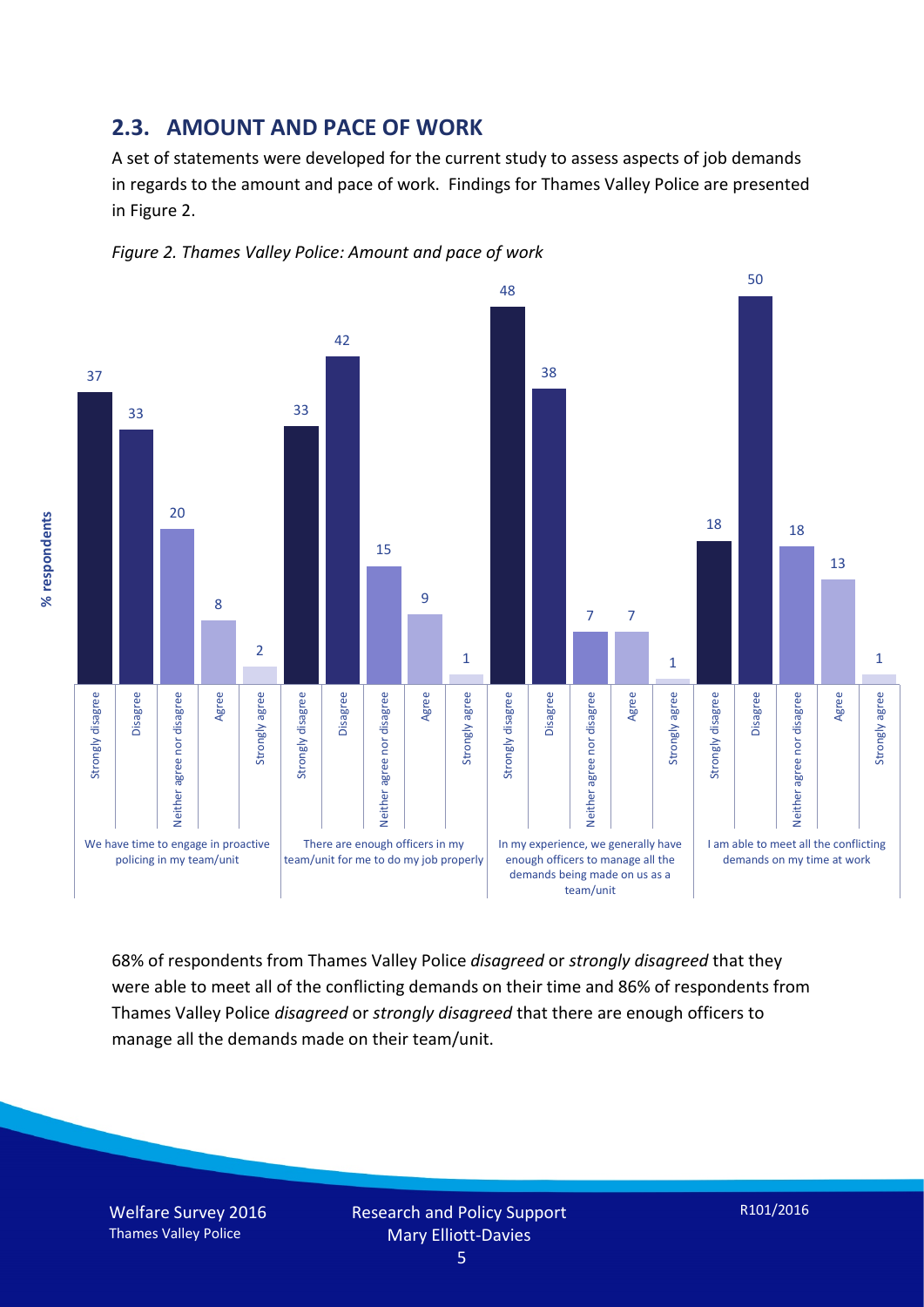# **3. CAPACITY**

### **3.1. MINIMUM OFFICER STAFFING**

We asked respondents whether or not their team or unit has a minimum officer staffing level and 80% of respondents from Thames Valley Police indicated that their team or unit had a minimum officer staffing level. Among respondents whose team or unit had a minimum officer staffing level, 12% indicated that this level was achieved *never* or *rarely*.

### **3.2. OFFICER STAFFING ARRANGEMENTS**

Respondents were asked whether they had been told how officer staffing levels in their team/unit were determined and whether they felt it was effective. 62% of respondents from Thames Valley Police indicated that they had not been told how officer staffing levels are determined, whilst 71% *disagreed* or *strongly disagreed* that the way officer staffing levels are determined seems to be effective. An additional set of statements were developed for this survey to assess aspects of capacity to meet job demands. Results for Thames Valley Police are below.





Welfare Survey 2016 Thames Valley Police

Research and Policy Support Mary Elliott-Davies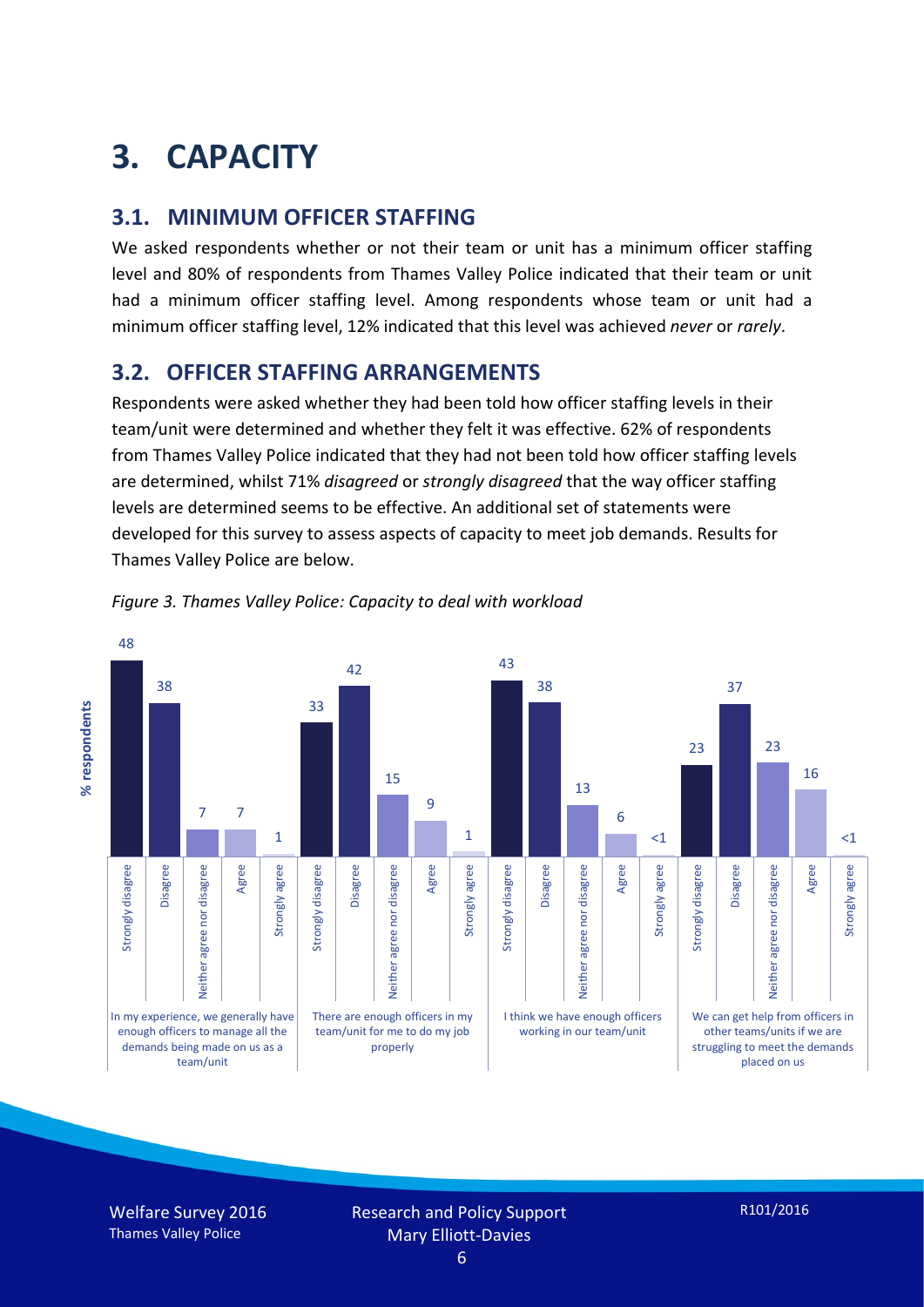## **4. WORK PATTERNS**

### **4.1. SHIFTS**

Respondents were invited to indicate which of broad shift patterns they typically worked (indicated in Figure 4) and, to the nearest hour, how long their shifts are supposed to last.

2% of respondents from Thames Valley Police reported their formal shift duration was more than the 8-10 hours advised by the Health and Safety Executive<sup>[vii](#page-15-6)</sup> and the Police Negotiating Board. Vill

#### *Figure 4. Thames Valley Police: Shift rotation*



#### **4.2. SINGLE CREWING**

Among respondents from Thames Valley Police, for whom this item was applicable (*N*=*403*), 66% reported being single crewed either *often* or *always* over the previous 12 month period, this can be compared with 73% of respondents from the national sample.

#### **4.3. BREAKS, REST DAYS AND ANNUAL LEAVE**

59% of respondents from Thames Valley Police were *never* or *rarely* able to take their full rest break entitlement, and 65% reported having had two or more rest days cancelled in the previous 12 month period.

30% of respondents from Thames Valley Police told us that they have not been able to take their full annual leave entitlement in the previous 12 month period.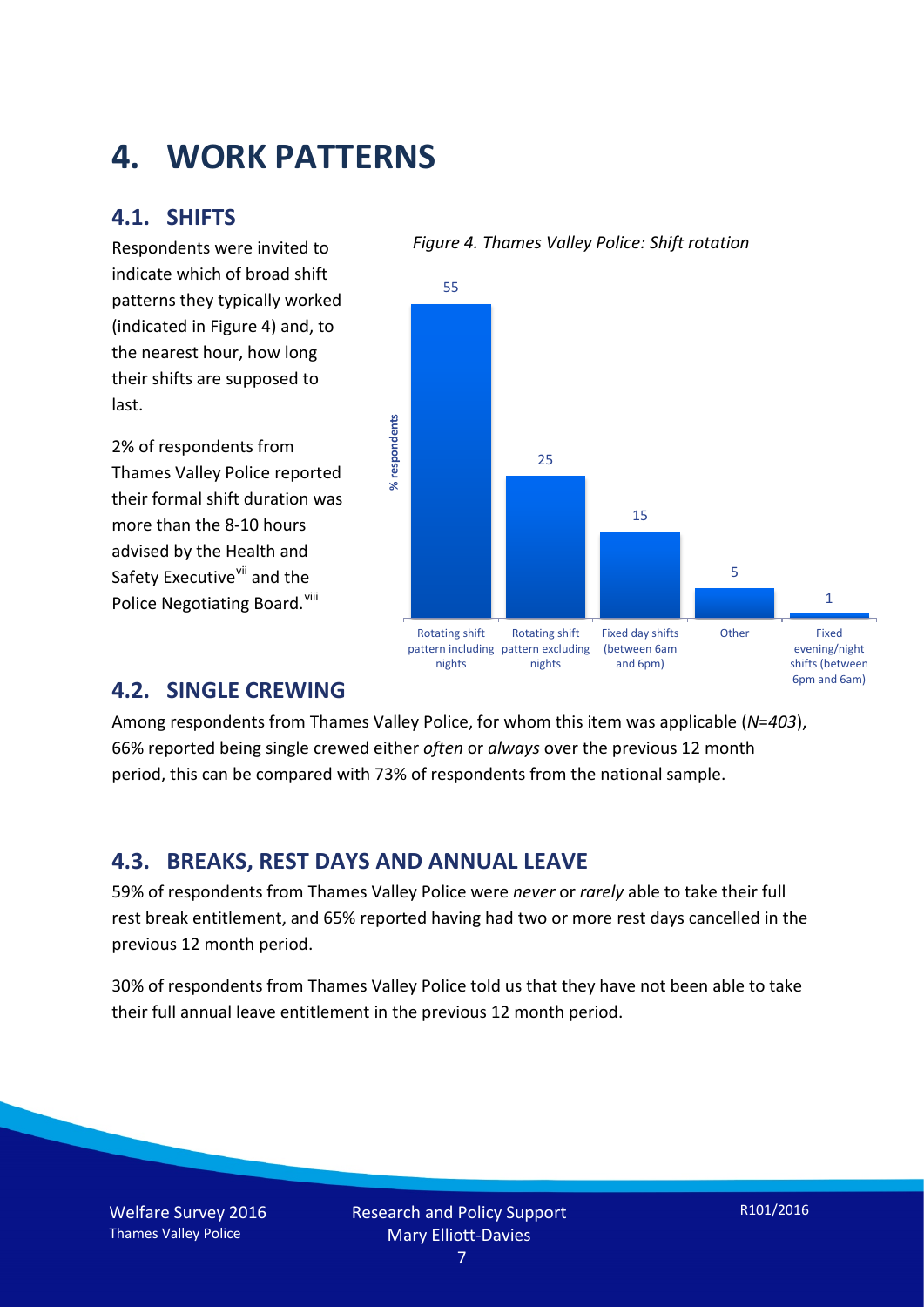# **5. MENTAL HEALTH AND WELLBEING**

### **5.1. SINGLE ITEM INDICATOR**

A top-level broad overview of mental wellbeing was established using an item that asked respondents to indicate whether they had experienced feelings of stress, low mood, anxiety, or other difficulties with their health and wellbeing over the last 12 months.

80% of respondents from Thames Valley Police indicated that they had experienced feelings of stress, low mood, anxiety, or other difficulties with their health and wellbeing over the last 12 months. 91% also indicated that these feelings were caused, or made worse by work.

#### **5.2. MENTAL WELLBEING**

Mental wellbeing can be broadly conceptualized as having two dimensions. The first concerns positive affect (i.e. pleasurable aspects of wellbeing such as feelings of optimism, cheerfulness, and relaxation). The second concerns psychological functioning (i.e. such as clear thinking, self-acceptance, personal development, competence, and autonomy).

To investigate mental wellbeing in more detail the two-dimensional structure of mental wellbeing described above was assessed using the short Warwick-Edinburgh Mental Wellbeing Scale.<sup>[ix](#page-15-8)</sup> The use of this scale, which has been widely used in a number of settings, helps us to measure the incidence of wellbeing in the police in a reliable way, allowing credible comparisons. The scale asks individuals to rate their experience during the last two weeks for seven positively framed statements.

Findings for the items for the short Warwick-Edinburgh Mental Wellbeing Scale for Thames Valley Police are presented in Figure 5 alongside those for the general public.

#### **5.3. HELP SEEKING**

A question was applied to identify those who had ever **sought help** for feelings of stress, low mood, anxiety, or any other difficulties with mental health and wellbeing. Examples of sources of help were provided including GP, occupational health department, psychologist, therapist, and counsellor.

38% of Thames Valley Police respondents had previously sought help for feelings of stress, low mood, anxiety or other difficulties with their mental health and wellbeing, of which 50% had done so within the last 12 months.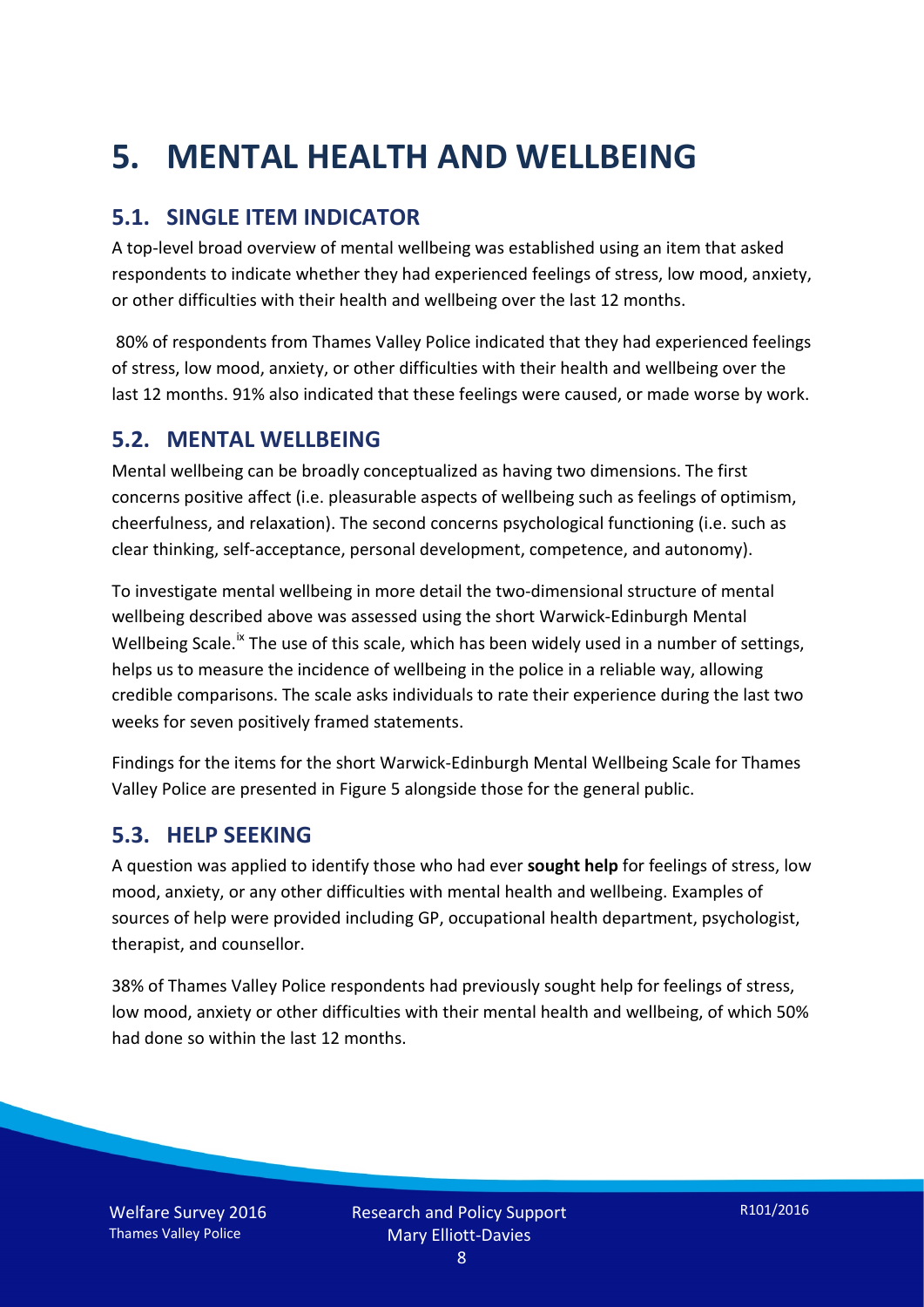



General Population: North West [England] Mental Wellbeing Survey (2012-23) Local Response: PFEW Welfare Survey (2016)

#### **5.4. STRESS**

Work related stress was measured using a single-item measure. 36% of respondents from Thames Valley Police presented with a non-diagnostic case of work-related stress.<sup>[x](#page-15-9)</sup> Stress outside of work was assessed using an adaptation of the work-related stress measure. 11% of respondents from Thames Valley Police presented with a non-diagnostic case of stress outside of work.

Welfare Survey 2016 Thames Valley Police

Research and Policy Support Mary Elliott-Davies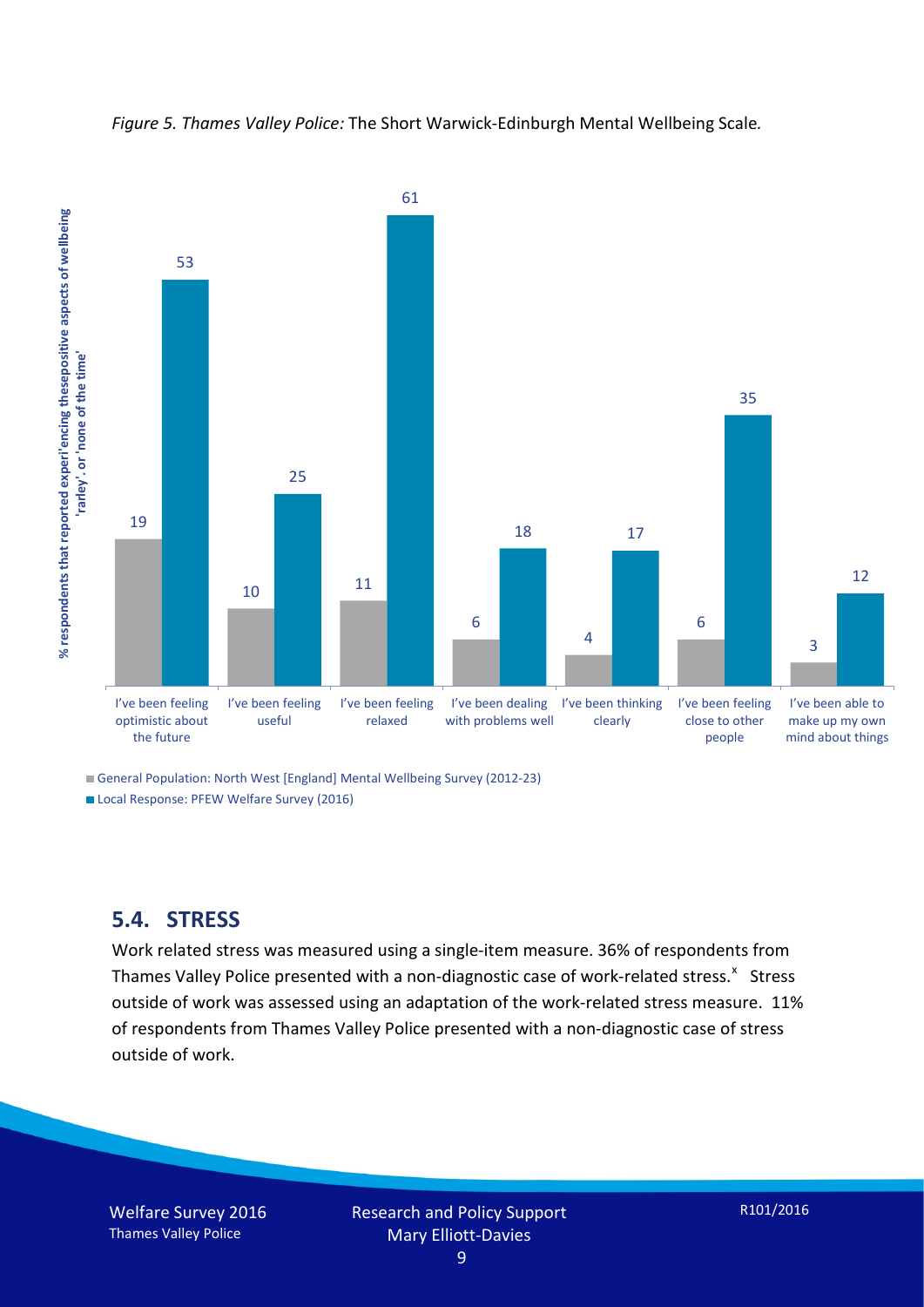# **6. ORGANISATIONAL SUPPORT: MENTAL HEALTH & WELLBEING**

Participants who indicated that they had sought help for difficulties with mental health and wellbeing were presented with additional questions concerning disclosure to a line manager.

### **6.1. DISCLOSURE**

62% of respondents reported that they had disclosed seeking mental health and wellbeing support to their line managers.

### **6.2. REASONS FOR NON-DISCLOSURE**

Respondents who did not disclose that they were seeking mental health and wellbeing support were asked to indicate why. Findings are presented in Figure 6 below. Respondents were able to cite as many reasons as applicable.

#### *Figure 6. Thames Valley Police: Reasons for non-disclosure*



Reasons for non-disclosure

#### **D**Other

- I didn't want to be treated differently (in a negative way)
- I It wasn't affecting my work so I didn't feeli like I needed to
- I thought it would negatively affect my opportunities for promotion and/or specialisation
- I was worried that my other colleagues would find out

Welfare Survey 2016 Thames Valley Police

#### Research and Policy Support Mary Elliott-Davies 10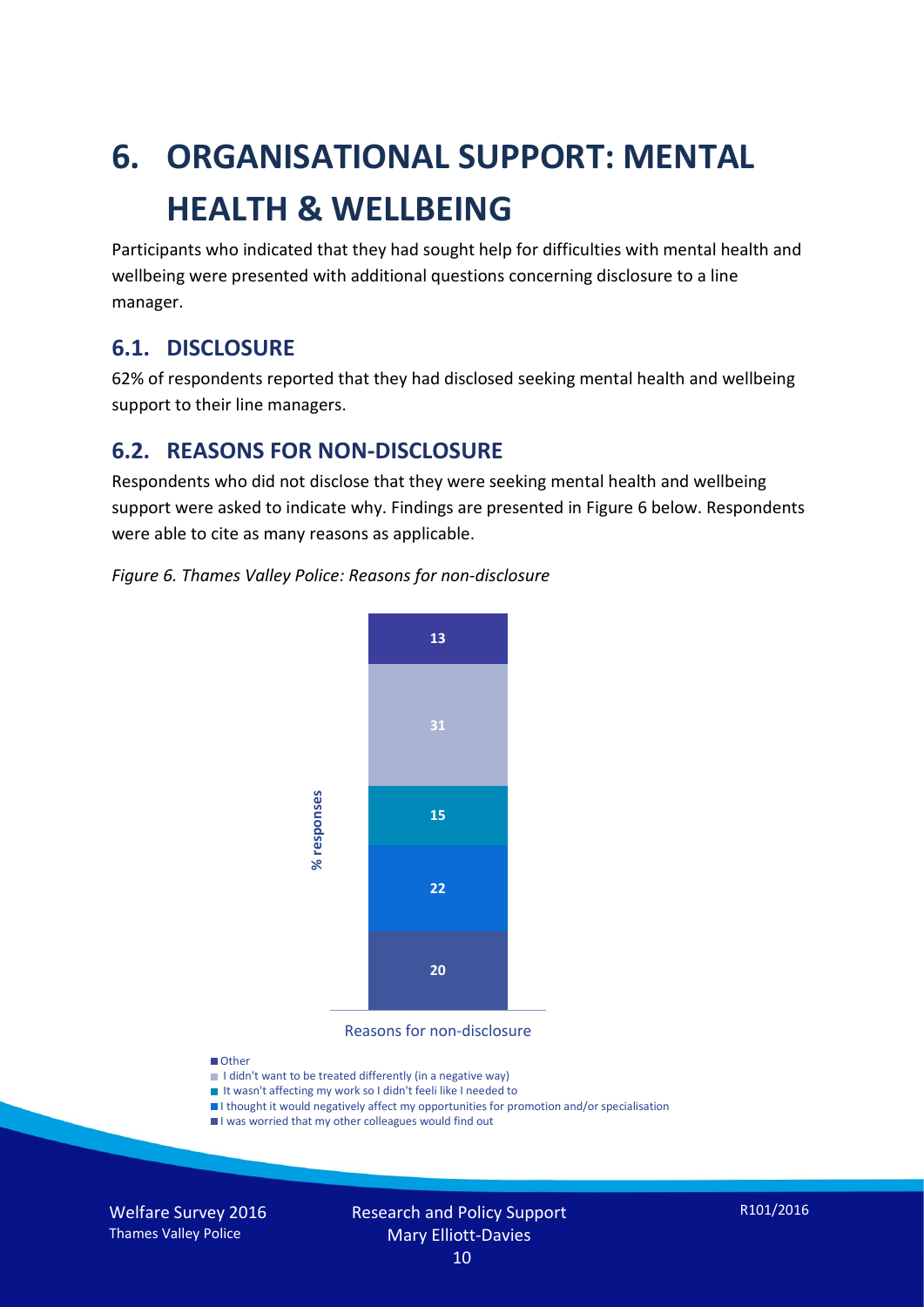#### **6.3. LOCAL ATTITUDES TO MENTAL HEALTH AND WELLBEING**

All respondents were asked about the attitude of the police service towards mental health and wellbeing. Nationally, these were found to be fairly negative. Figure 7 below shows the perception reported by respondents from Thames Valley Police.



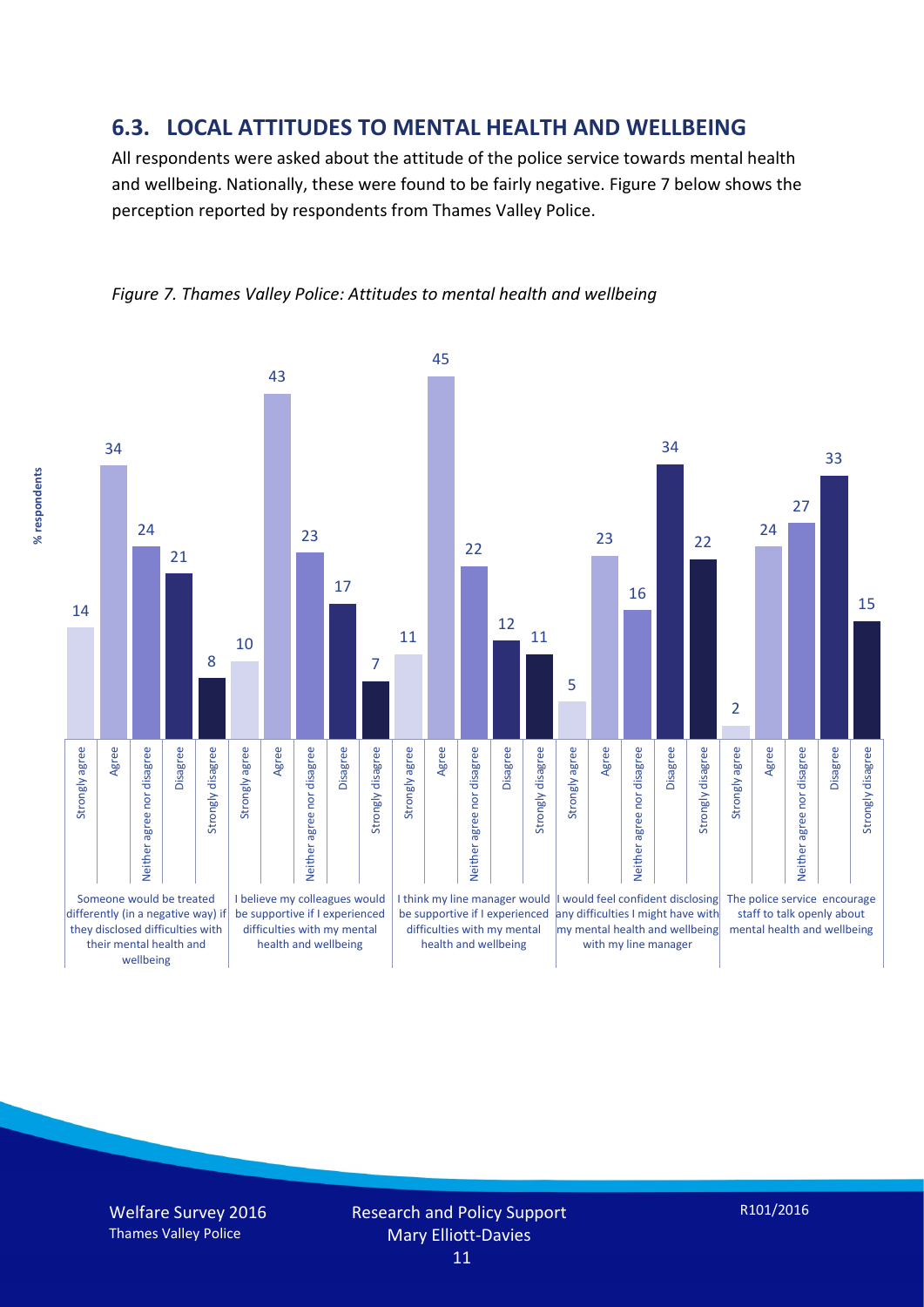# **7. ABSENCE BEHAVIOUR**

## **7.1. ABSENCE**

66% of respondents from Thames Valley Police reported one or more days of sickness absence and 33% of respondents indicated that at least one day of their sickness absence was attributable to stress, depression, or anxiety.

### **7.2. PRESENTEEISM AND LEAVEISM**

Presenteeism is the act of attending work while ill. This has been shown to be associated with subsequent health decline, particularly in relation to burnout, $x_i$  and can to lead to elevated absenteeism.<sup>[xii](#page-16-1)</sup> Moreover, evidence suggests that presenteeism can compound the effects of the initial illness and negatively influence job satisfaction, resulting in negative job attitudes and withdrawal from work.<sup>[xiii](#page-16-2)</sup>

Leaveism is a recently coined term to describe hidden sickness absence and work undertaken during rest periods including using allocated time off such as annual leave entitlements to take time off when they are in fact unwell. Findings for Thames Valley Police are presented in Figure 8 below.



#### *Figure 8. Thames Valley Police: Absence behaviours*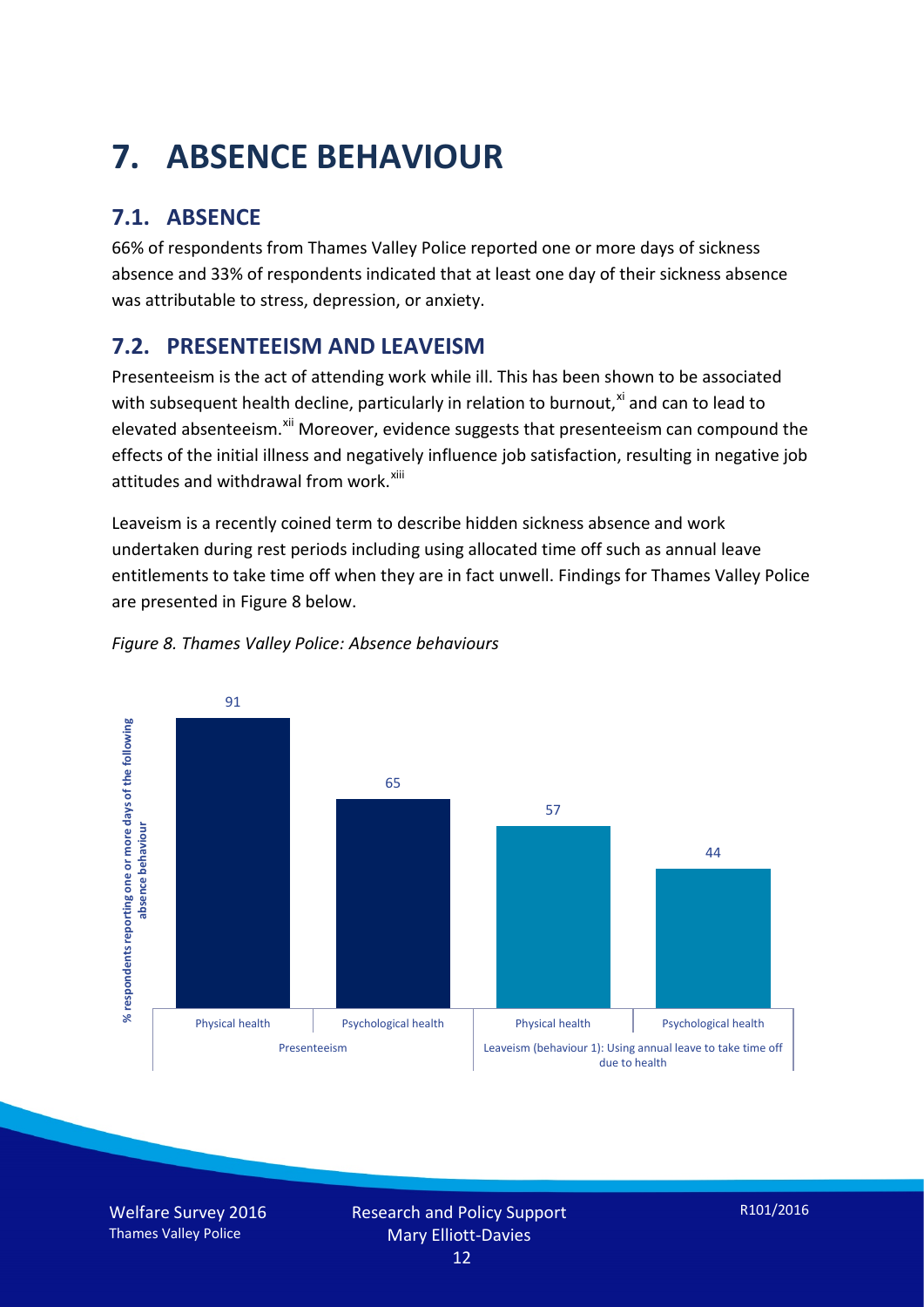# **8. ACCIDENTS, VIOLENCE AND INJURIES**

### **8.1. VIOLENCE**

Verbal and physical violence was assessed using four questions regarding how often officers received verbal insults, verbal threats, unarmed physical attacks, and attacks with a weapon from members of the public over the previous 12 months. Findings are presented in Figure 9 below.

*Figure 9. Thames Valley Police: Frequency of verbal and physical violence from members of the public*



% respondents **% respondents**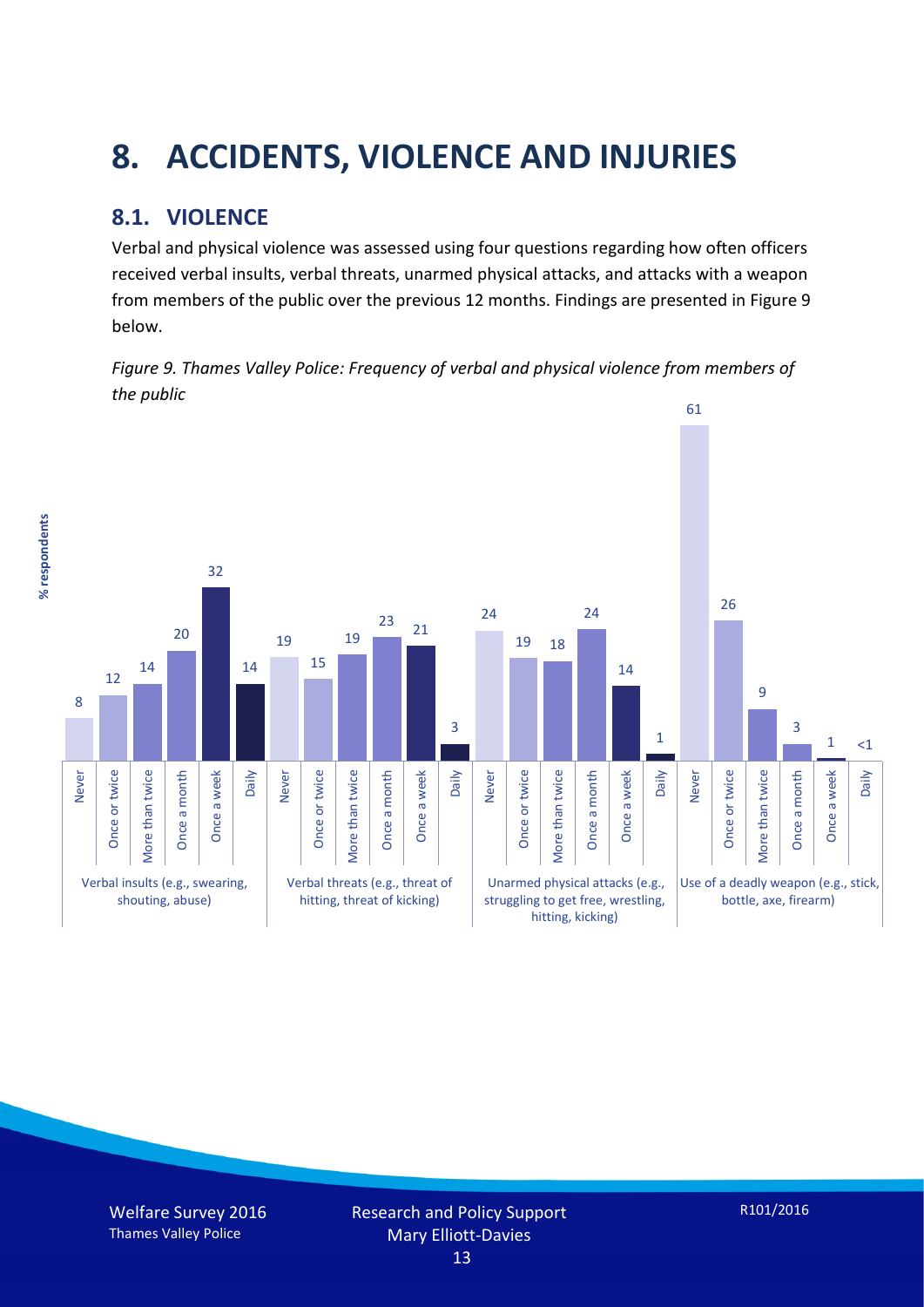### **8.2. INJURIES DUE TO ACCIDENTS AND VIOLENCE**

23% of Thames Valley Police respondents reported that they had suffered one or more injuries that required medical attention as a result of **work-related violence** in the last year – losing more than 176 days in sickness absence. Whilst 29% of Thames Valley Police respondents also reported that they had suffered one or more injuries that required medical attention as a result of **work-related accidents** in the last year – losing more than 517 days in sickness absence.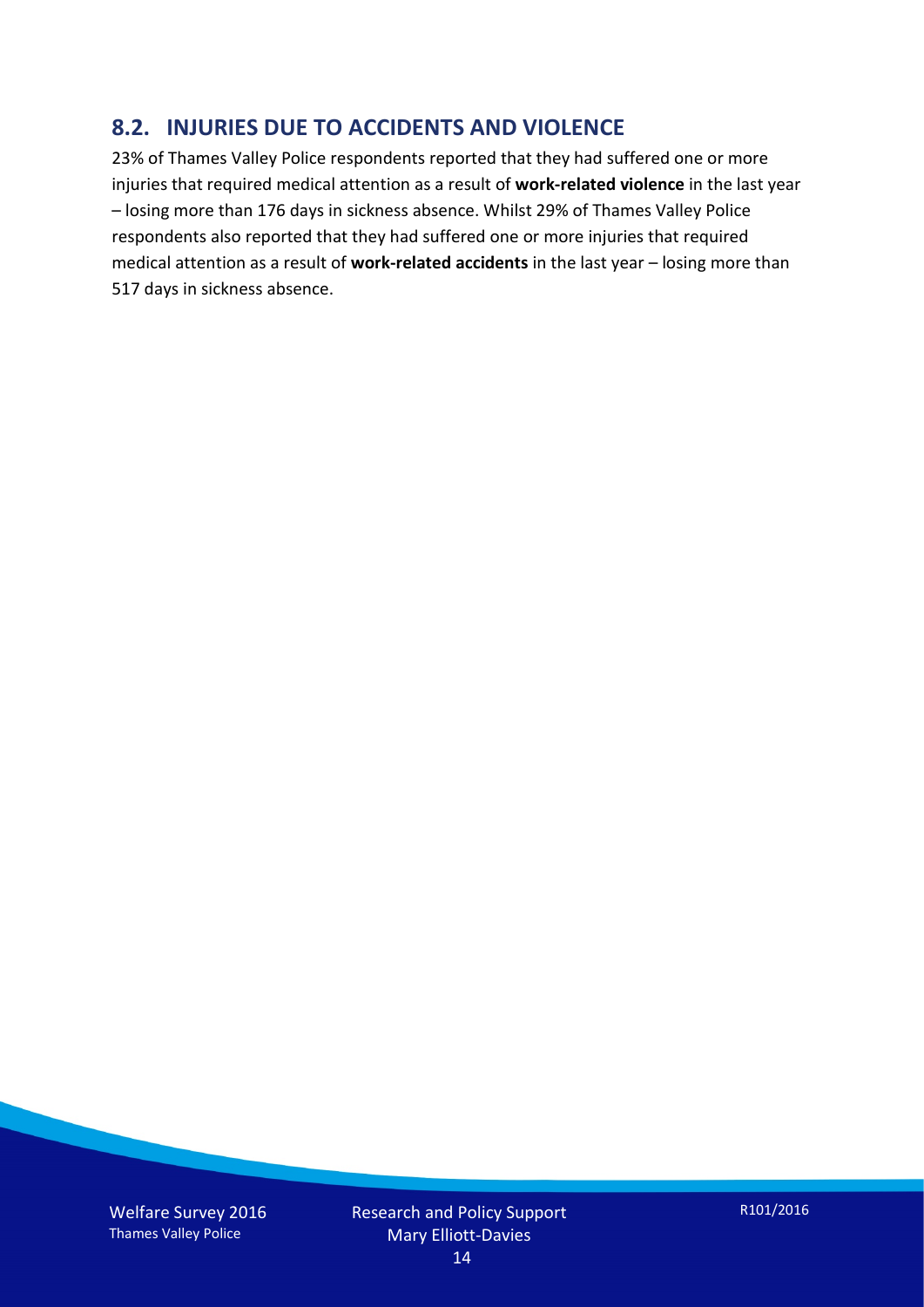## **9. Notes for JBBs**

Additional findings from the 2016 welfare survey are available on request from the Research and Policy department.

The findings of the survey can also be broken down in more detail in terms of different demographic groups, such as rank, role or length of service. However please be aware that we can only go into a certain level of detail with this demographic data in order to preserve respondents' confidentiality.

JBBs wishing to obtain further information can contact Mary Elliott-Davies [\(mary.elliott](mailto:mary.elliott-davies@polfed.org)[davies@polfed.org\)](mailto:mary.elliott-davies@polfed.org) to discuss their requirements. The Research and Policy Department only has one member of staff responsible for these data requests therefore please bear this in mind when contacting the team.

All other interested parties should speak to their local JBB in the first instance.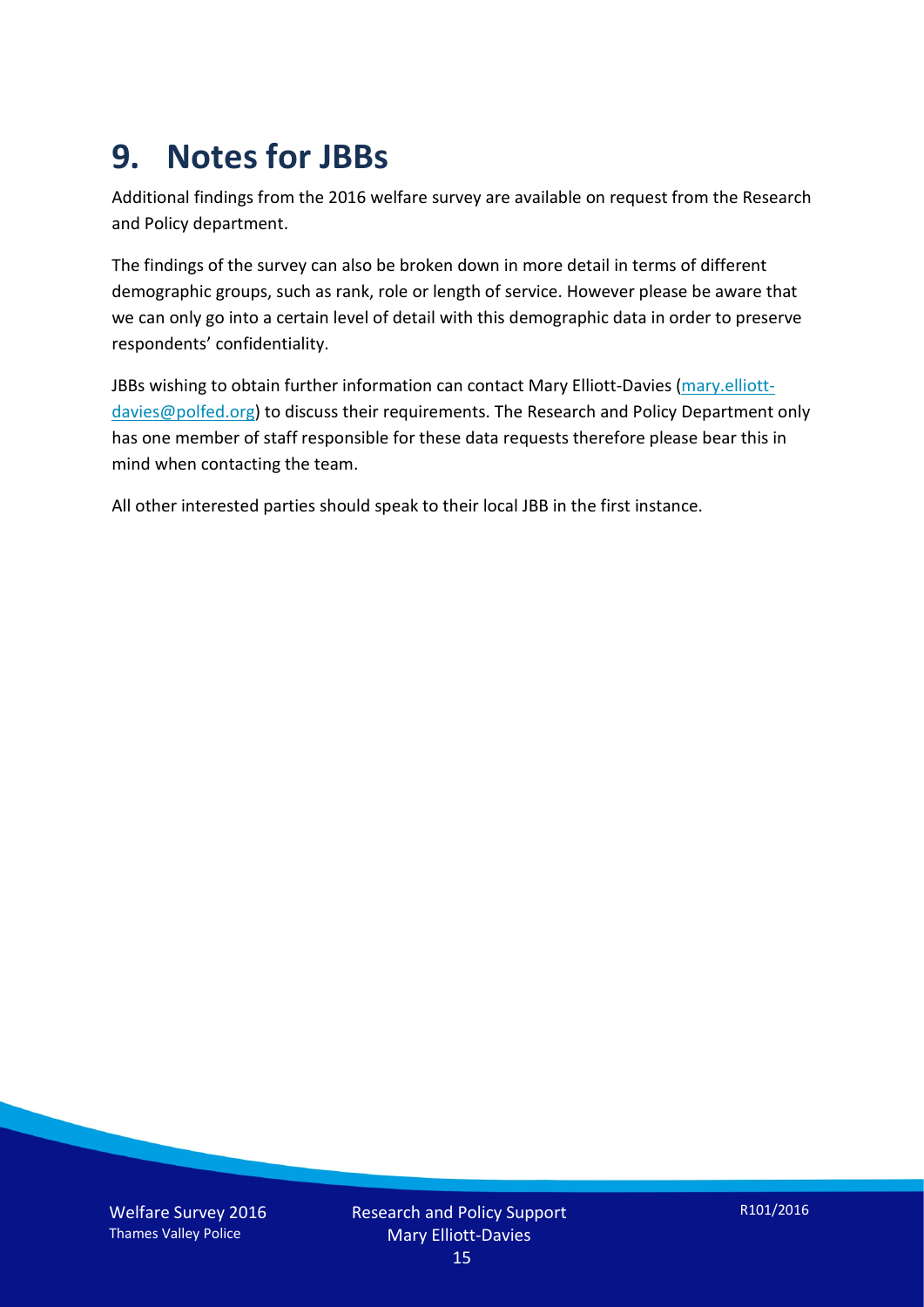# **10. REFERENCES**

<span id="page-15-0"></span>i National Audit Office (2015). Financial Sustainability of Police Forces in England and Wales. Retrieved September 12, 2016, fro[m https://www.nao.org.uk/wp](https://www.nao.org.uk/wp-content/uploads/2015/06/Financial-sustainability-of-police-forces.pdf)[content/uploads/2015/06/Financial-sustainability-of-police-forces.pdf](https://www.nao.org.uk/wp-content/uploads/2015/06/Financial-sustainability-of-police-forces.pdf)

<span id="page-15-1"></span><sup>ii</sup> Home Office (2010). Police Service Strength: England and Wales, 31 March 2010. Retrieved September 12, 2016, from [https://www.gov.uk/government/uploads/system/uploads/attachment\\_data/file/115745/hosb1410](https://www.gov.uk/government/uploads/system/uploads/attachment_data/file/115745/hosb1410.pdf) [.pdf](https://www.gov.uk/government/uploads/system/uploads/attachment_data/file/115745/hosb1410.pdf)

<span id="page-15-2"></span><sup>iii</sup> Home Office (2016). Police Workforce, England and Wales, 31 March 2016. Statistical Bulletin 05/16. Retrieved September 12, 2016, fro[m https://www.gov.uk/government/statistics/police](https://www.gov.uk/government/statistics/police-workforce-england-and-wales-31-march-2016)[workforce-england-and-wales-31-march-2016](https://www.gov.uk/government/statistics/police-workforce-england-and-wales-31-march-2016)

<span id="page-15-3"></span><sup>iv</sup> Elliott-Davies, M., Donnelly, J., Boag-Munroe, F., & Van Mechelen, D. (2016). 'Getting a battering' The perceived impact of demand and capacity imbalance within the Police Service of England and Wales: A qualitative review. The Police Journal, 89, 2, 93-116.

<span id="page-15-4"></span><sup>v</sup> Cousins, R., Mackay, C., Clarke, S., Kelly, C., Kelly, P., & McCaig, R. (2004). 'Management Standards' and work-related stress in the UK: Practical development. *Work & Stress, 18*, 113–136; Mackay, C., Cousins, R., Kelly, P., Lee, S., & McCaig, R. (2004). 'Management Standards' and work-related stress in the UK: Policy background and science. *Work & Stress, 18*, 91–112.

<span id="page-15-5"></span>vi Edwards, J., & Webster, S. (2012). Psychosocial risk assessment: Measurement invariance of the UK Health and Safety Executive's Management Standards Indicator Tool across public and private sector organizations. *Work & Stress, 26*, 130–142

<span id="page-15-6"></span>vii HSE.(2006).Managing shift work: *Health and Safety Guidance*. HSE Books, HSG256, ISBN 9780717661978, Crown Copyright.

<span id="page-15-7"></span>viii Home Office. (2010). Guidance on Variable shift arrangements for police officers [PNB circular] 016-2010.

<span id="page-15-8"></span><sup>ix</sup> Stewart-Brown, S., Tennant, A., Tennant, R., Platt, S., Parkinson, J., & Weich, S. (2009). Internal construct validity of the Warwick-Edinburgh Mental Well-being Scale (WEMWBS): A Rasch analysis using data from the Scottish Health Education Population Survey. *Health and Quality of Life Outcomes, 7*: 15.

<span id="page-15-9"></span>x Smith, A., Johal, S., Wadsworth, E., Davey Smith, G., & Peters, T. (2000). The Scale of Perceived Stress at Work: The Bristol Stress and Health at Work Study. Contract Research Report 265/2000. Sudbury: HSE Books.